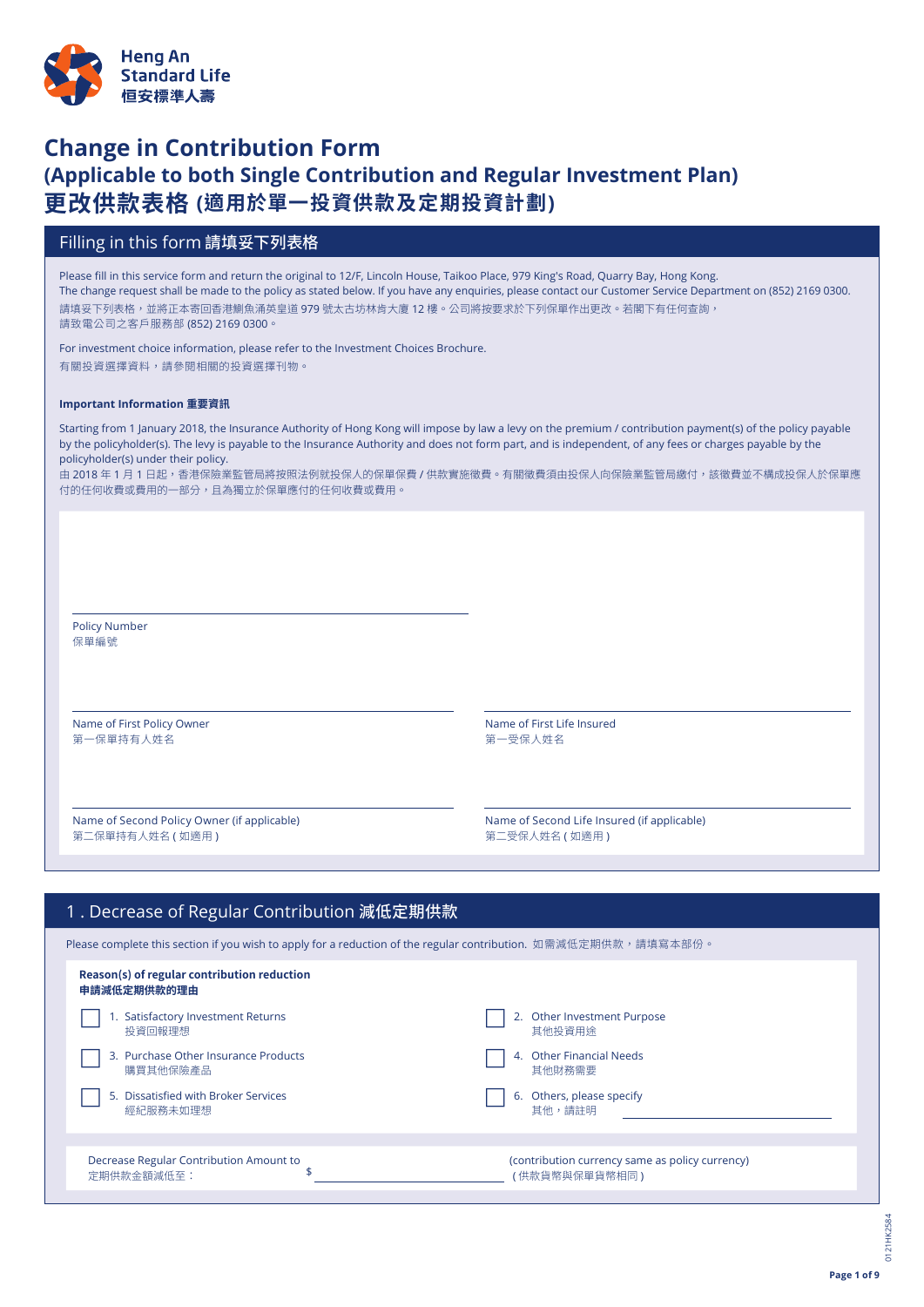| 2. Increase in Contribution 增加投資供款                                                                                                                                                                                                                                                                                                                                                                                                                                                           |                                                                                                                                                                                                                                                                                                                                                                                                                                                                                                                                                                                                                      |
|----------------------------------------------------------------------------------------------------------------------------------------------------------------------------------------------------------------------------------------------------------------------------------------------------------------------------------------------------------------------------------------------------------------------------------------------------------------------------------------------|----------------------------------------------------------------------------------------------------------------------------------------------------------------------------------------------------------------------------------------------------------------------------------------------------------------------------------------------------------------------------------------------------------------------------------------------------------------------------------------------------------------------------------------------------------------------------------------------------------------------|
| Important information before you choose to increase premiums/contributions for your policy:<br>Brochure and the offering documents of the underlying funds for more information before you make an investment decision.<br>閣下選擇為保單增加保費 / 供款前之重要信息:<br>出投資決定前,請參閱「投資選擇刊物」及相連基金的銷售文件了解更多詳情。<br>with this form if you wish to apply for making additional regular contribution or single contribution.<br>Please refer to the Checklist for the required supporting documents. 請參考檢查表並提交所需証明文件。 | Please beware that if you choose Investment Choices that are not suitable for your circumstance and/or risk tolerance for your additional premiums/<br>contributions, it may lead to mismatch risks. You request may not be proceeded in event of mismatch identified. Please refer to the Investment Choices<br>請注意:若您為增加之保費 / 供款選取的投資選擇就您的情況及 / 或風險承受水平而言並不適合,或會產生錯配風險。當錯配發生時,您的申請可能不會被接受。<br>Please read and sign the Important Facts Statement and Applicant's Declarations for the relevant investment plan and submit the same together<br>如需申請額外定期供款或單一投資供款,請填妥本部份,請閱讀及簽署相關計劃的重要資料聲明書及投保人聲明書並連同此保單更改申請表格一併遞交。 |
| Additional Regular Contribution 額外定期供款                                                                                                                                                                                                                                                                                                                                                                                                                                                       | Single Contribution 單一投資供款                                                                                                                                                                                                                                                                                                                                                                                                                                                                                                                                                                                           |
| 「豐聚」投資計劃 / 「宏聚」投資計劃之額外定期供款 )                                                                                                                                                                                                                                                                                                                                                                                                                                                                 | Plan / Harvest Elite Investment Plan / Harvest Supreme Investment Plan / Harvest Wealth Investment Plan 只適用於「盈聚 101」 投資計劃 / 「智聚」 投資計劃 /                                                                                                                                                                                                                                                                                                                                                                                                                                                                              |
|                                                                                                                                                                                                                                                                                                                                                                                                                                                                                              |                                                                                                                                                                                                                                                                                                                                                                                                                                                                                                                                                                                                                      |
|                                                                                                                                                                                                                                                                                                                                                                                                                                                                                              |                                                                                                                                                                                                                                                                                                                                                                                                                                                                                                                                                                                                                      |
| Reference Code 參考編號<br>_ _______ ______ __<br>Please note 請注意:<br>1. The percentage for any selected investment choice cannot be less than 10% and must be a whole number.<br>每項所選的投資選擇,其百分比最少為百分之十,並必須為整數。<br>倘若未有提供投資選擇名稱或參考編號於上述額外定期供款,我們將引用現時的投資供款選擇。<br>請於其他基金相關交易完成後才遞交此申請,否則本公司有權拒絕此申請。                                                                                                                                                                                               | Percentage 百份比<br>Total 合共 : 100%<br>2. For additional regular contribution, if no investment choice / reference code is indicated, the existing investment choice allocation will be used.<br>3. Please submit your request AFTER the completion of other fund related transactions. Otherwise we reserve the right to reject this request.                                                                                                                                                                                                                                                                         |
| Source of Wealth Verification 財富來源之確認                                                                                                                                                                                                                                                                                                                                                                                                                                                        |                                                                                                                                                                                                                                                                                                                                                                                                                                                                                                                                                                                                                      |
| Please tell us who will be contributing into this Investment-linked Assurance Scheme:<br>請告知我們誰會支付此投連壽險:<br><b>First Policy Owner</b><br>Second Policy Owner (if applicable)<br>第一保單持有人<br>第二保單持有人 ( 如適用 )<br>Third party payer*<br>Relationship to policy owner<br>第三方付款人*<br>與保單持有人之關係<br>Reason for paying<br>付款之原因                                                                                                                                                                       |                                                                                                                                                                                                                                                                                                                                                                                                                                                                                                                                                                                                                      |
| *Remark: Please complete the Third Party Payment Declaration Form. * 註: 請填妥第三方付款聲明表格。                                                                                                                                                                                                                                                                                                                                                                                                        |                                                                                                                                                                                                                                                                                                                                                                                                                                                                                                                                                                                                                      |
| Please tell us how you acquired the money you are investing and the total amount from its source:                                                                                                                                                                                                                                                                                                                                                                                            |                                                                                                                                                                                                                                                                                                                                                                                                                                                                                                                                                                                                                      |

請告知我們閣下如何獲得資金作此投資及此財富來源之總額 :

| <b>Savings 儲蓄</b>             | Amount 金額 HKD 港幣 |  |
|-------------------------------|------------------|--|
| Others, please specify 其他,請註明 |                  |  |

Please note 請注意 :

1. For policy with joint ownership, please indicate the source of wealth from all policy owners. <mark>如保</mark>車以聯名形式持有,請所有保車持有人列出其財富來源。

c Salary / Bonus 薪金 / 花紅 Amount 金額 HKD 港幣

- 2. We may request additional information or documentation. 我們有可能需要閣下提供財富來源的証明文件
- 3. Please refer to the Checklist for the required supporting documents. 請參考檢查表並提交所需的証明文件。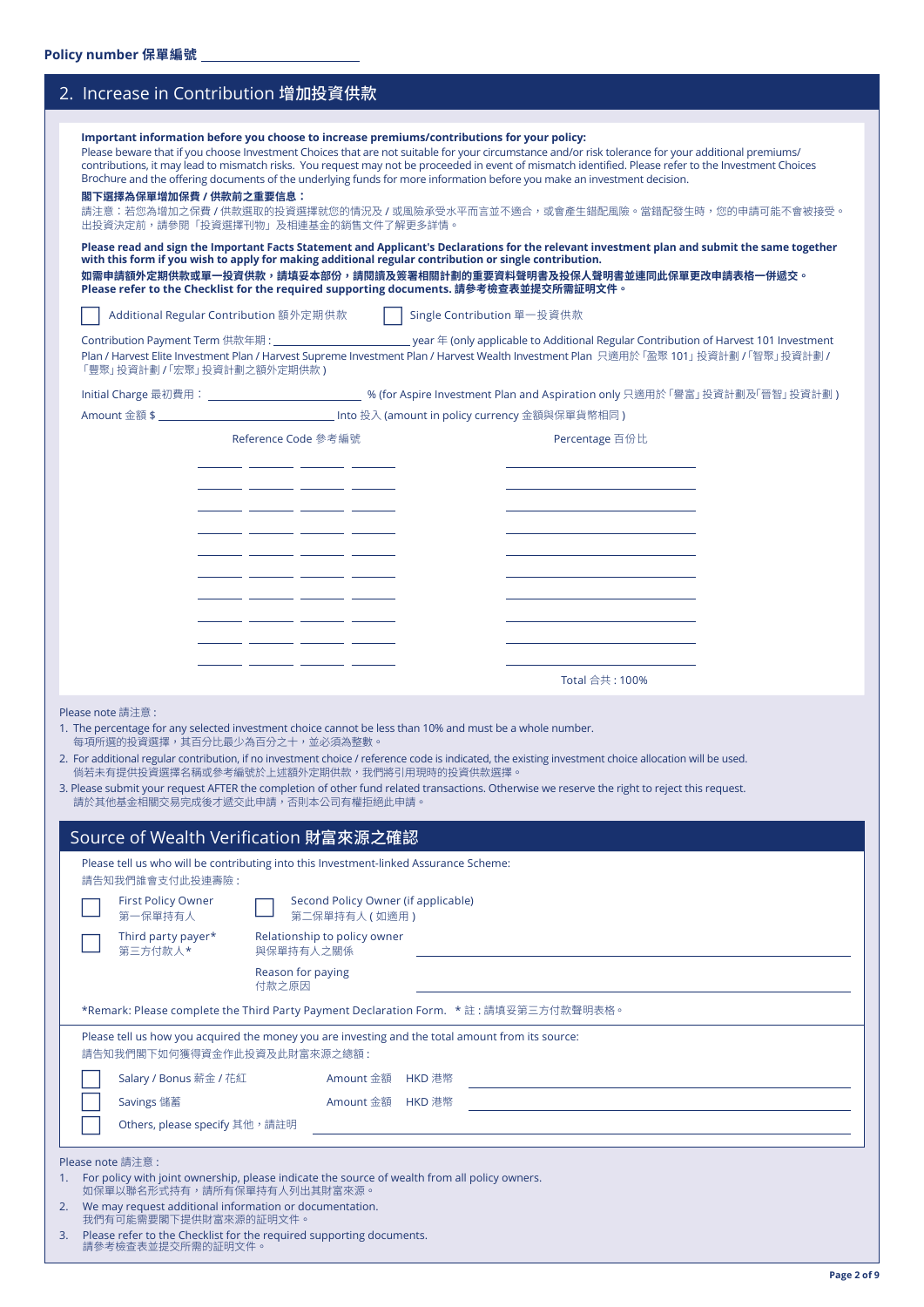# 3. Bank Account Details for Cash Dividend 現金股息的銀行帳戶資料

Please provide HKD bank account details from a Hong Kong registered bank if you select an Investment Choice with an objective to distribute cash dividends on a regular basis. This bank account will be used for cash dividend distribution (if any). 如閣下選擇以定期派發現金股息為目的之投資選擇,請提供在香港註冊銀行的港元帳戶資料,用以安排派發現金股息(如有)。

English Name of Bank Account Holder (Name Must Match with Bank Record)\* 銀行帳戶持有人的英文姓名 (須與銀行紀錄之姓名相同)\*

English Name of Bank 銀行的英文名稱 \_\_\_\_\_\_\_\_\_\_\_\_\_\_\_\_\_\_\_\_\_\_\_\_\_\_\_\_\_\_\_\_\_\_\_\_\_\_\_\_\_\_\_\_\_\_\_\_\_\_\_\_\_\_\_\_\_\_\_\_\_\_\_\_\_\_\_\_\_\_\_\_\_\_\_\_\_\_\_\_\_\_\_\_\_\_\_\_\_\_\_\_\_\_\_\_\_\_\_\_\_\_\_\_\_\_\_\_\_\_\_\_\_\_\_\_\_\_\_\_\_\_\_\_\_\_\_\_\_\_\_\_\_\_\_\_\_\_\_\_\_\_\_\_\_\_\_\_\_\_\_\_\_\_\_\_\_\_\_\_\_\_\_\_\_\_\_\_\_\_\_\_\_\_

Bank Account Name<br>銀行帳戶號碼 銀行帳戶號碼 \_\_\_\_\_\_\_\_\_\_\_\_\_\_\_\_\_\_\_\_\_\_\_\_\_\_\_\_\_\_\_\_\_\_\_\_\_\_\_\_\_\_\_\_\_\_\_\_\_\_\_\_\_\_\_\_\_\_\_\_\_\_\_\_\_\_\_\_\_\_\_\_\_\_\_\_\_\_\_\_\_\_\_\_\_\_\_\_\_\_\_\_\_\_\_\_\_\_\_\_\_\_\_\_\_\_\_\_\_\_\_\_\_\_\_\_\_\_\_\_\_\_\_\_\_\_\_\_\_\_\_\_\_\_\_\_\_\_\_\_\_\_\_\_\_\_\_\_\_\_\_\_\_\_\_\_\_\_\_\_\_\_\_\_\_\_\_\_\_\_\_\_\_\_

(bank code + branch code + bank account number) (銀行編號 + 分行編號 + 銀行帳戶號碼)

\* The bank account holder must be the proposed policy owner 銀行帳戶持有人必須是準保單持有人

## 4. Declaration and Signature 聲明及簽署

1. I/We understand that should there be a reduction in contribution or premium to my/our Policy, I/we may suffer a significant loss of principal and/or any bonuses awarded, and the surrender value and death benefit of my/our Policy may be significantly less than the contribution I/we paid under the Policy. Conversely, I/we understand that if I/we make additional regular contribution to my/our Policy, each such additional regular contribution will have an individual separate Initial Contribution Period. I/We understand that the full descriptions of these features have been provided in the relevant Product Brochure and/or Product Key Facts Statement.

本人 / 吾等明白,假如本人 / 吾等就保單減少供款 / 保費,本人 / 吾等有可能因此蒙受本金及 / 或任何所得獎賞的重大損失,並且本人 / 吾等在保單下的退保價值及身 故賠償或會大幅少於本人 / 吾等在保單下繳付之保費。相反地,本人 / 吾等明白假如本人 / 吾等就保單作出額外定期供款,則每筆額外定期供款將各自有其獨立的最初 供款期。本人 / 吾等明白於主要銷售刊物及 / 或產品資料概要中已載有關於該等特點較詳盡的描述。

2. I/We fully understand the nature, structure and risks of the Policy, the insurance and investment elements of the Policy and the fees and charges at both the Policy level and the underlying investment level.

本人 / 吾等完全明白本保單的性質、結構及風險、本保單的保險及投資元素及在保單層面及相連投資層面所收取的費用及收費。

3. I/We confirm that: (a) if I/we have selected to pay regular contributions under the Policy, I/we have the ability to make such payments throughout the contribution payment terms; and (b) I/we have sufficient net worth to be able to assume the risks and bear the potential losses of investing in the Policy. I/We have made my/our own determination that the investment is consistent with my investment horizon and investment objectives. At my/our own discretion, I/we confirm that I/we wish to proceed with my/our investment in the Policy;

本人 / 吾等確認:(a) 若本人 / 吾等選擇以定期供款模式繳交本保單的供款,本人 / 吾等在整個供款年期均有能力繳付有關定期供款;及 (b) 本人 / 吾等具有充 足的資產淨值承擔投資於本保單的風險及潛在虧損。本人 / 吾等確定根據本人 / 吾等的判斷,此投資與本人 / 吾等的投資期限及投資目標相符。本人 / 吾等確 認並按本人 / 吾等的意願擬進行本人 / 吾等於本保單下的投資 ;

- 4. With respect to the investment choices made available by Heng An Standard Life (Asia) Limited ("the Company") for the allocation of my/our premiums under the Policy after deduction of all applicable fees and charges ("Investment Choices") , I/we further understand, acknowledge and agree as follows: 就貴公司於本保單所提出的投資選擇("投資選擇")而分配本人於扣除任何適用收費及費用後的保費而言,本人 / 吾等明白、承認和同意以下事項:
	- Any instruction for the subscription, switching, conversion or redemption of the Investment Choices shall be in such quantity and value as may be acceptable to the Company in its sole discretion. I/We further acknowledge that any Cash Account, if it is a product feature of the Policy, is not considered as an Investment Choice under it; 任何基金的認購、轉換、兌換或贖回指令將以貴公司以其絕對酌情權所決定的數量和價值執行。本人 / 吾等進一步確認任何現金戶口 ( 如為本保單的產 品特色之一 ),將不被視為一項基金;
	- As each of the Investment Choices is linked to an external underlying fund, any instruction for the subscription, switching, conversion or redemption of an Investment Choice will be effected subject to any restrictions, limitations, fees and charges and other requirements relating to the subscription, switching, conversion or redemption of the relevant underlying fund; 各項基金均與外部相連基金掛鈎。任何基金的認購、轉換、兌換或贖回指令將受有關相連基金就其認購、轉換、兌換或贖回的禁止、限制、收費及費用 和其他要求所影響;
	- (iii) Each Investment Choice has its own investment objective, fee structure and risk factors and some of them may invest in whole or in part in derivatives or structured products, hence not all the Investment Choices are suitable for the allocation of my Investment Contents. Before I/we give any instruction for the subscription, switching, conversion or redemption of any Investment Choice, I/we will evaluate my/our own financial situation, risk tolerance level and will seek professional advice where necessary; 各項基金均有其投資目標、收費模式和風險因素。部份基金可能將全部或部份投資金額投資於衍生產品或結構性產品,故非所有基金均適合予以分配本 人 / 吾等的投資金額。在發出任何認購、轉換、兌換或贖回指令前,本人 / 吾等將衡量自身的財務狀況、風險承受能力及尋求專業意見 ( 如需要 ) ;
	- (iv) Without limiting the generality of the foregoing, the Company reserves the right to reject, suspend or defer any instruction to subscribe for, switch, convert or redeem any Investment Choice, in such manner and to the extent necessary, as determined by the Company, to comply with any restrictions, limitations or other requirements relating to the subscription, switching, conversion or redemption (including any restrictions or limitations associated with excessive trading, short term trading or market timing) of the relevant underlying fund; 在不限制前述的確認下,貴公司保留權利以貴公司認為必須的方式和程度拒絕、暫停或押後任何認購、轉換、兌換或贖回任何基金的指令以符合任何有 關相連基金就其認購、轉換、兌換或贖回的禁止、限制或其他要求 ( 包括就任何禁止或限制過度交易、短線交易或選時交易 ) ;
	- (v) Without limiting the generality of the foregoing, the Company may deduct from an Investment Choice any amounts to cover any fees, charges or expenses (including any fees and charges associated with excessive trading or short term trading) incurred by the Company in connection with the subscription, switching, conversion or redemption of the relevant underlying fund; 在不限制前文下,貴公司可從基金中扣除任何款額以支付貴公司就任何與認購、轉換、兌換或贖回有關相連基金相關所招致的費用、收費或開支 ( 包括 就任何過度交易或短線交易有關費用或開支 ) ;
	- (vi) The restrictions, limitations, fees and charges and other requirements relating to the subscription, switching, conversion or redemption of the underlying funds are set out in the offering documents, prospectuses and constitutive documents of the relevant underlying funds, and I am/we are deemed to have read and understood such offering documents, prospectuses and constitutive documents before giving any instruction to the Company for the subscription, switching, conversion or redemption of Investment Choices; 相連基金的限制、局限、收費和費用及和其他有關認購、轉換、兌換和贖回相連基金的要求均在其銷售文件、招股說明書及組成文件中列明。本人 / 吾 等在向貴公司就任何基金發出認購、轉換、兌換或贖回指令前將被視作已經參閱及明白該等銷售文件、招股說明書及組成文件的內容;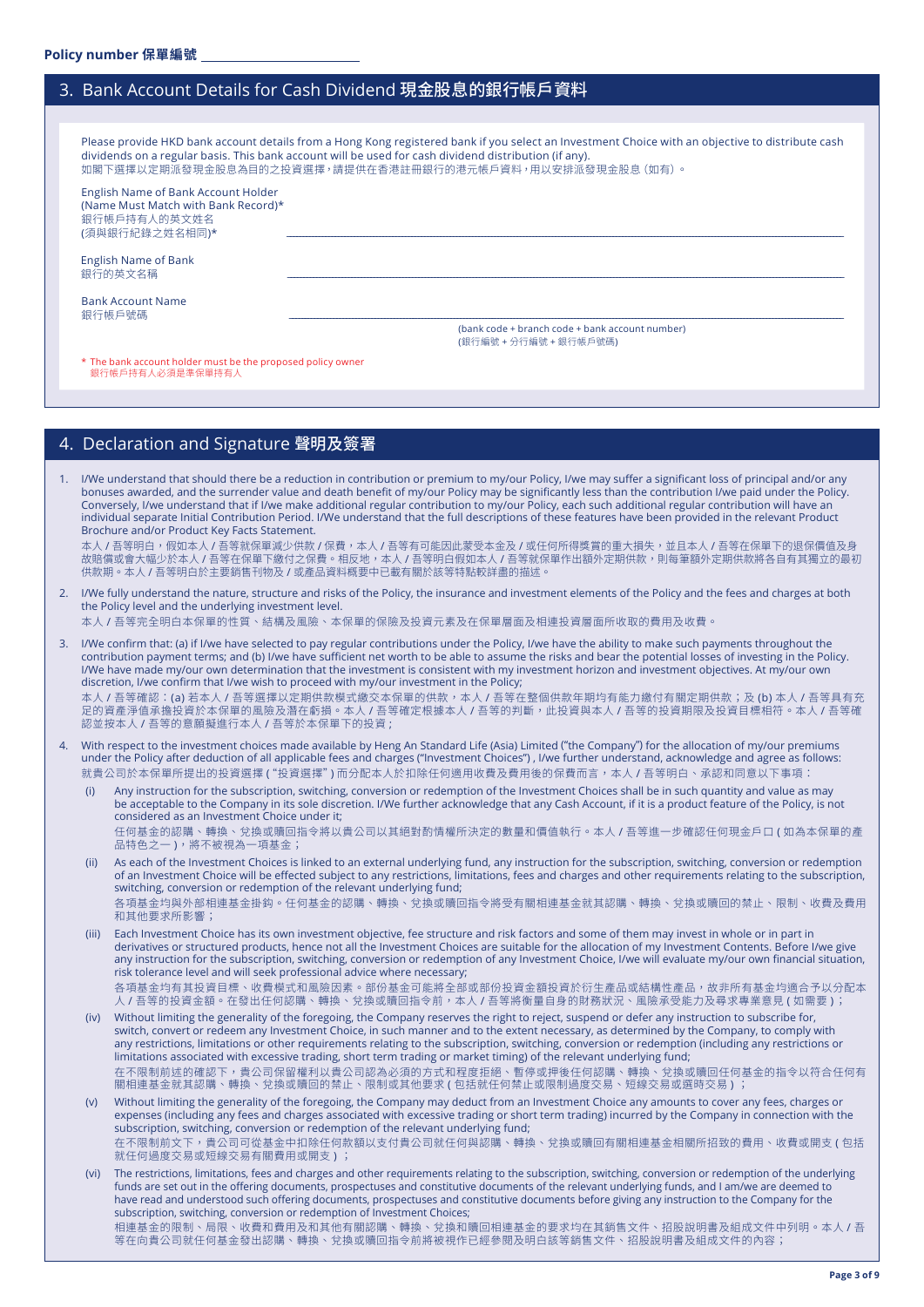# 4. Declaration and Signature 聲明及簽署

- (vii) The Company shall not in any event be liable to me/us for any losses, damages or expenses whatsoever arising out of or in connection with any failure or delay in processing any instruction for the subscription, switching, conversion or redemption of Investment Choices; and 貴公司在任何情況下將不會就任何基金的認購、轉換、兌換或贖回指令被延遲執行或不能執行而產生或與其有關的任何損失,損害或費用向本人 / 吾 等承擔任何責任;及
- (viii) Where there is a switch of investments or funds, the proceeds from the switch-out Fund will first be converted to the policy currency using exchange rates determined by the Company. I/We acknowledge and agree that I/we shall bear all the currency exchange spread and risks associated with such currency conversions which have been explained to me/us. I/We further acknowledge that I am / we are aware that the currency exchange spread will be applied if the currency exchange involves non-HKD transactions and that the spread will be reviewed regularly and could go up as well as down.

若於基金之間轉換投資,基金所轉出的資金或款項將先以貴公司釐定之兌換率折算的保單貨幣計算。本人 / 吾等確認及同意本人 / 吾等須承擔已向本人 / 吾等解釋的有關貨幣折算所涉及的貨幣匯兌差價及風險。本人 / 吾等進一步確認已清楚明白如涉及非港元貨幣匯兌,貨幣匯兌差價將被應用,以及貨 幣匯兌差價將會被定期審查,並可能上漲和下跌。

### **5. Personal Information Collection Statement**

#### **個人資料收集聲明**

I/We confirm that I/we have read and understood the Company's Personal Information Collection Statement (PICS) made available on the company's website : www.hengansl.com.hk > Legal and Privacy Statement > Privacy Statement > Personal Information Collection Statement. By completing and returning this form, I/we declare and agree that the Company may use my/our personal data in accordance with the PICS, including transferring my/our personal data to the transferee(s) (in or outside Hong Kong) for direct marketing purposes. I/We understand that I/we have the right to refuse such use and transfer by notifying the company by email to cs@hengansl.com.hk or writing to the company (address can be found on the last page of this form).

本人 / 吾等確認本人 / 吾等已閱讀及明白載於貴公司網上 www.hengansl.com.hk > Legal and Privacy Statement > Privacy Statement > Personal Information Collection Statement 個人資料收集聲明。透過填妥及交回此表格,本人 / 吾等聲明及同意貴公司可按照個人資料收集聲明使用及轉交本人 / 吾等的個人資料予不論 在本地或海外的受讓方以作直接促銷用途。本人 / 吾等理解本人 / 吾等有權透過電郵至 cs@hengansl.com.hk 或寫信至貴公司 ( 地址可在表格最後一頁找到 ) 聯絡貴 公司以拒絕有關的使用及轉交行為。

#### **6. Foreign Tax Reporting and Withholding Obligations Statement ("Tax Obligations Statement") 外地稅務呈報 / 稅務責任聲明 (「稅務責任聲明」)**

- (a) Provision of information
	- 提供資料
	- (i) I/We agree to provide the Company with the Personal Information of myself/ourselves and, where reasonably required by the Company, of any other Consenting Person in such manner, in such form and within such time, as the Company may from time to time require.
	- 本人 / 吾等同意向公司提供本人 / 吾等的個人資料,亦會應公司的合理要求,按公司不時要求的方式、形式及時間向公司提供其他同意人士的個人資料。 (ii) Where there is any change or addition to the Personal Information of myself, and, where applicable, any other Consenting Person, I/we agree to update the Company promptly (and in any event no later than 31 days of the change or addition) of the change or addition. 倘本人 / 吾等及任何同意人士 ( 倘適用 ) 的個人資料有任何更改或增加,本人 / 吾等同意當有更改或增加會盡快 ( 無論如何不遲於更改或增加後的 31 天 ) 通知公司有關的更改或增加。
	- (iii) I/We agree that I/we shall, and, where applicable, shall procure such other Consenting Person(s) to, complete and sign such documents and do such things, as the Company may reasonably require from time to time for the purposes of ensuring the Company's compliance with the Compliance Obligations.
		- 本人 / 吾等同意會應公司不時合理的要求, 自行及 ( 倘適用 ) 促使有關的其他同意人士填妥及簽署有關文件及辦理有關事宜, 以確保公司遵守合規責任。
	- (iv) I/We agree that the Company may directly require any other Consenting Persons to provide or confirm accuracy of their Personal Information without involving me/us if the Company reasonably considers it to be appropriate. 本人 / 吾等同意, 倘公司有理由認為恰當, 可毋須通過本人 / 吾等直接要求其他同意人士提供其個人資料或確認個人資料是否準確。
- (b) Disclosure of information

資料披露

(i) I/We agree that the Company and/or any other members of the Company's group may disclose the Tax Information of myself/ourselves and any other Consenting Person(s) to any government or tax authority in any jurisdiction for the purpose of ensuring compliance with Compliance Obligations (including but not limited to obligations under the laws, regulations and international agreements for the implementation of automatic exchange of financial account information ("AEOI") and the U.S. Foreign Account Tax Compliance Act ( "FATCA" )) on the part of the Company or on the part of the Company's group.

------------<br>本人 / 吾等同意公司及 / 或公司集團任何成員可向任何司法管轄區的政府或稅務當局披露本人 / 吾等及任何同意人士的稅務資料,以確保公司或公司集團 遵守合規責任 ( 包括但不限於任何實施的自動交換財務帳戶資料 「( 自動交換資料」) 和美國海外帳戶稅收合規法案 「( 合規法案」) 的法律、法規及國際 協定 ) 。

(ii) I/We hereby waive, and, where reasonably required by the Company, agree to procure any other Consenting Person(s) to waive, any applicable restrictions which would otherwise hinder the ability of the Company and/or any other members of the Company's group to disclose Tax Information in the manner as described in this paragraph 7(b) of the Tax Obligations Statement (or in the relevant policy provision relating to foreign tax reporting and withholding obligations).

本人 / 吾等謹此放棄並 ( 倘公司合理要求 ) 同意促使其他同意人士放棄可能妨礙公司及 / 或 [ 公司集團 ] 其他成員按稅務責任聲明第 7(b) 段 ( 或有關外地 稅務呈報或稅務責任的相關保單條文 ) 所述方式披露稅務資料的任何相關限制。

### (c) Failure to Provide Information

無法提供資料

## I/We agree that:

本人 / 吾等同意:

- (i) where I/we fail to comply with my/our obligations under paragraph 7(a) of the Tax Obligations Statement; or 倘若本人 / 吾等不遵守稅務責任聲明第 7(a) 段所載本人 / 吾等的責任;或
- (ii) where any of the other Consenting Persons fails to comply with the Company's requirements described in paragraph 7(a)(iv) or 7(b)(iii) of the Tax Obligations Statement; or
- 倘若其他同意人士不遵守稅務責任聲明第 7(a)(iv) 段或第 7(b)(iii) 段所述貴公司的要求;或
- (iii) where the Personal Information (regardless of whether it is in relation to me/us or any other Consenting Person) is inaccurate, incomplete or not promptly updated; or

倘若個人資料 ( 不論是否與本人 / 吾等或任何其他同意人士有關 ) 不準確、不完整或未有及時更新;或

(iv) for whatever reason the Company and/or any other members of the Company's group is prevented (under Hong Kong law or otherwise) from making the disclosure of the Tax Information of myself/ourselves and/or any other Consenting Person(s) to the relevant government or tax authorities in the relevant jurisdiction, 公司及 / 或 [ 公司集團 ] 任何其他成員不論任何原因 ( 根據香港法律或其他原因 ) 遭禁止向相關司法管轄區的相關政府或稅務當局披露本人 / 吾等及 / 或任 何其他同意人士的稅務資料,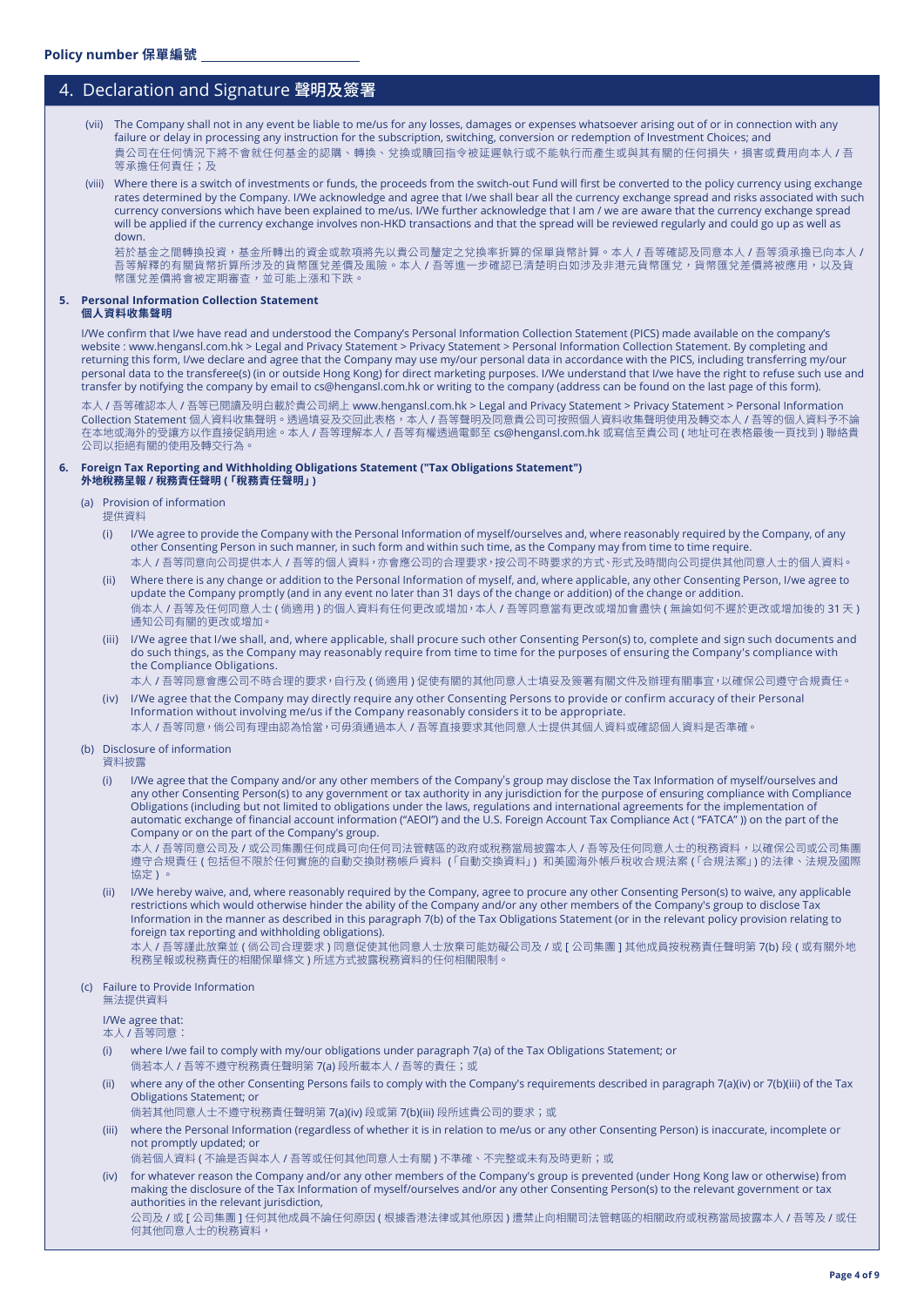# 4. Declaration and Signature 聲明及簽署

the Company may take one or more of the following actions at any time: 公司可按其需要隨時採取以下一項或多項行動:

- (I) deduct from or withhold part of any amounts payable under the Policy;
- 扣減或不予支付任何保單應付款項;
- (II) terminate the Policy (in which case, the Company will pay me/us the Policy Account Value less any applicable fees and charges and less any withholding or deductions required pursuant to the Compliance Obligations); and
- 終止保單 ( 在此情況下,公司會向本人 / 吾等支付經扣減任何相關費用及收費和根據合規責任所指定的任何不予支付或扣減款項後的保單賬戶價值 ) ;及 (III) provide (whether before or after the termination of the Policy) the Tax Information relating to me/us and/or any other Consenting Persons to such government or tax authority(ies) in any jurisdiction, as may be required for the Company to ensure its compliance with the Compliance **Obligations**

向任何司法權區的相關政府或稅務當局提供 ( 不論在保單終止之前或之後 ) 有關本人 / 吾等及 / 或任何其他同意人士的稅務資料,如公司按其需要以確保其 遵守合規責任。

### (d) Confirmations

確認

I/We confirm and agree that:

- 本人 / 吾等確認並同意:
- (i) any agreement, waiver, confirmations given in, or to be given pursuant to, the Tax Obligations Statement or the relevant policy provision relating to foreign tax reporting and withholding obligations are irrevocable; 根據稅務責任聲明或有關外地稅務呈報或稅務責任的相關保單條文作出的任何協議、放棄及確認均不可撤銷;
- (ii) neither the Company nor any member of the Company's group shall be liable for any costs or loss that I/we (or any other Consenting Persons) may incur because of the Company and/or any member of the Company's group taking any actions permitted by or exercising any powers under the Tax Obligations Statement or the relevant policy provision relating to foreign tax reporting and withholding obligations; 由於公司或恒安標準人壽保險集團任何成員根據稅務責任聲明或有關外地稅務呈報或稅務責任的相關保單條文所容許或授權採取的行動引致本人 / 吾等 ( 或 任何其他同意人士 ) 蒙受的任何費用或損失,公司或恒安標準人壽保險集團任何成員均毋須負責;
- (iii) I/we must obtain or, as the case may be, have obtained the requisite consent from each Consenting Person for the provision of his/her Tax Information to the Company and the disclosure of any of such Tax Information by the Company and/or any of the Company's affiliates under paragraph 7(b) of the Tax Obligations Statement (or the relevant policy provision relating to foreign tax reporting and withholding obligations); 本人 / 吾等必須或 ( 視乎情況而定 ) 已經取得每位同意人士所需的同意,以提供彼等的稅務資料予公司,而公司及 / 或公司任何聯屬公司可根據稅務責任聲 明第 7(b) 段 ( 或有關外地稅務呈報或稅務責任的相關保單條文 ) 披露任何該等稅務資料;
- (iv) I/we must inform each Consenting Person of the Company's powers under the Tax Obligations Statement (or the relevant policy provision relating to foreign tax reporting and withholding obligations);

本人 / 吾等必須將稅務責任聲明 ( 及有關外地稅務呈報或稅務責任的相關保單條文 ) 所載公司的權力告知每位同意人士;

- (v) the Tax Obligations Statement (and the relevant policy provision relating to foreign tax reporting and withholding obligations) are without prejudice, and in addition, to any of the Company's rights or powers under any other policy provisions or this application form; and 稅務責任聲明 ( 及有關外地稅務呈報或稅務責任的相關保單條文 ) 並不影響任何其他保單條文或本申請表格所載公司的權利或權力並屬於以外的權力;及
- where there is any withdrawal or payment under the Tax Obligations Statement (or the relevant policy provision relating to foreign tax reporting and withholding obligations) for any reason, the withdrawal amount or payment amount will at all times be subject to the exercise of the Company's powers under paragraph 7(c)(I) and (II) of the Tax Obligations Statement. 無論任何原因凡有稅務責任聲明 ( 或有關外地稅務呈報及扣稅責任的相關保單條文 ) 所指的任何提款或付款,提款金額或付款金額均任何時間須受限於稅 務責任聲明第 7(c)(I) 及 (II) 段所述公司權力的行使。
- (vii) the Tax Obligations Statement shall form an integral part of the Policy. 稅務責任聲明即屬保單的一部分。
- 7. If there is any inconsistency between the English and Chinese versions of this Statement, the English version shall prevail. 中英文版本如有歧異,概以英文版為準。

8. I/We hereby declare that any personal information of third parties provided by me/us to the Company (whether provided under this application or otherwise provided) in relation to this application has been obtained by me/us in compliance with the PDPO and the relevant third party has agreed to the disclosure of his/her personal information to the Company in relation to this application for the purposes as set out in this personal information collection statement. I/We agree to indemnify and hold harmless, on demand, the Company against all losses, liabilities and costs which the Company may incur arising out of, or in connection with, any breach of the declaration set forth in this paragraph. 本人 / 吾等特此聲明,由本人 / 吾等就此申請提供予貴公司的任何第三方個人資料 ( 無論載於此申請書或從其他途徑所提供 ) 乃由本人 / 吾等在遵守個人資料 ( 私隱 ) 條例的情況下獲得,且有關第三方已同意為此等個人資料收集聲明所載之目的就此申請向貴公司提供其個人資料。本人 / 吾等同意應貴公司要求,

9. I/We further acknowledge that I/we have been given sufficient time to seek independent advice (legal, financial or otherwise) in relation to this Application and the declarations made in the above, the Chinese version of the declarations is translated for my/our reference only. 本人 / 吾等進一步確認,本人 / 吾等有充足時間就此申請及上文所作聲明而尋求獨立顧問 ( 法律、財務或其他 ) 之意見, 本聲明的中文譯本只供本人 / 吾等 作參考

就責公司因發生仕何違反本條款所載的聲明,而可能招致或與之相關的仕何損矢、責仕及費用,對責公司作出賠償,亚使責公司免受損害。

#### **10. Commission Disclosure for Brokers under the Prevention of Bribery Ordinance 根據防止賄賂條例對保險經紀佣金的披露**

I/We understand, acknowledge and agree that, as a result of my/our purchasing and taking up the policy to be issued by the Company, the Company will pay the authorised insurance broker commission during the continuance of the policy (including renewals), for arranging the said policy. Where the applicant is a body corporate, the authorised person who signs on behalf of the applicant further confirms to the **Company that he/she is authorised to do so.**

**本人 / 吾等明白、確知及同意貴公司會就本人 / 吾等購買及接受其繕發的保單,於保險有效期內 ( 包括續保期 ) 向負責安排有關保單的獲授權保險經紀支付佣 金。假如申請人為法人團體,代表申請人簽署的獲授權人進一步向貴公司確認他 / 她已獲該法人團體如此授權。**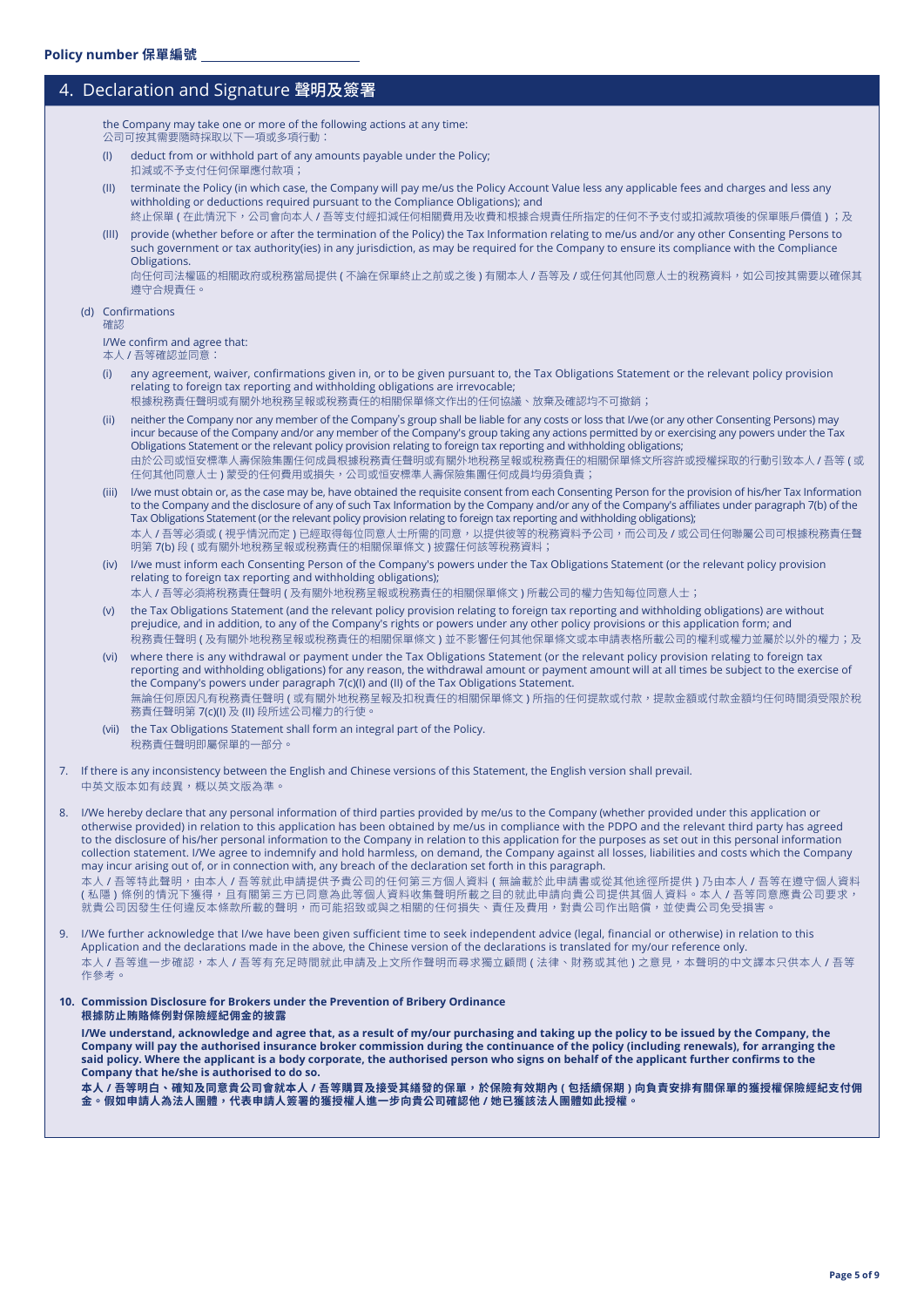| 4. Declaration and Signature 聲明及簽署                    |                                                                                                                                                                                                                                                                                                                                                                                                                                                                                                |                                                                                                          |
|-------------------------------------------------------|------------------------------------------------------------------------------------------------------------------------------------------------------------------------------------------------------------------------------------------------------------------------------------------------------------------------------------------------------------------------------------------------------------------------------------------------------------------------------------------------|----------------------------------------------------------------------------------------------------------|
| 本人 / 吾等亦明白貴公司必須取得本人 / 吾等以上的同意,才可以處理其保險申請。             | I/We further understand that the above agreement is necessary for the Company to proceed with the application.                                                                                                                                                                                                                                                                                                                                                                                 |                                                                                                          |
| Yes<br>是<br>如答是,請閣下向恒安標準人壽 ( 亞洲 ) 有限公司單獨提交一份「自我證明表格」。 | Are you a resident for tax purposes of any countries or jurisdiction(s) other than Hong Kong, and in respect of such countries or jurisdiction(s) you have<br>not previously provided Heng An Standard Life (Asia) Limited with information about your Tax Identification Number(s)?<br>請問閣下是否為除香港以外任何國家或司法管轄區的稅務居民,並且未曾向恒安標準人壽 ( 亞洲 ) 有限公司提供有關該國家或司法管轄區的稅務編號?<br>No<br>否<br>If the answer is yes, you must provide Heng An Standard Life (Asia) Limited a separate "Self-Certification Form." |                                                                                                          |
| Signature of First Policy Owner<br>第一保單持有人簽署          | Signature of Second Policy Owner (if applicable)<br>第二保單持有人簽署 (如適用)                                                                                                                                                                                                                                                                                                                                                                                                                            | Signature of Policy Assignee (for collateral<br>assignment only) (if applicable)<br>保單受讓人 (只限抵押轉讓) (如適用) |
| Date of Signature (dd/mm/yy)<br>簽署日期 (日 / 月 / 年)      | Date of Signature (dd/mm/yy)<br>簽署日期 (日 / 月 / 年)                                                                                                                                                                                                                                                                                                                                                                                                                                               | Date of Signature (dd/mm/yy)<br>簽署日期 (日 / 月 / 年)                                                         |

# Checklist 檢查表

| In order to process effectively, please provide the following document and information with this Change in Contribution Form and tick alongside all the |
|---------------------------------------------------------------------------------------------------------------------------------------------------------|
| following boxes when completed.                                                                                                                         |
| 为了方旗地虎珊芷中转,转植双芷主故的方盟如 <u>囚,盖浦固所乘的</u> 缸明立胜二催派六,因五左宁武络轮玉刮穴故舟捕上 <b>「。</b> 」睫一                                                                             |

| 為了有效地處理此申請,請填妥此表格的有關部份,並連同所需的証明文件一併遞交,以及在完成後於下列空格內填上 「✔」號 |  |  |
|-----------------------------------------------------------|--|--|
|-----------------------------------------------------------|--|--|

| 增加投資供款 | <b>Increase in Contribution</b>                                                                                                                                           |
|--------|---------------------------------------------------------------------------------------------------------------------------------------------------------------------------|
|        | 1) Provide information about the policy: (i) Policy number; (ii) Name of Policy Owner(s); and (iii) Name of Life Insured(s)<br>請於本表格首頁填妥 (i) 保單號碼、(ii) 保單持有人及 (iii) 受保人姓名 |
|        | 2) Complete Section 1<br>請植妥笋—— 邹公                                                                                                                                        |

請填妥第一部分 3) Complete the Important Facts Statement and Applicant's Declarations ("IFS and AD") of the relevant product and submit together with the duly<br>completed set of Financial Needs Analysis and Risk Profile Questionnaire and t

請填妥相關計劃的重要資料聲明書及投保人聲明書並連同已填妥財務需要分析、風險承擔能力問卷和此保單更改申請表格一併遞交。

Please find the table below setting out the guidelines in completing the IFS and AD. 請參照下表並填寫重要資料聲明書及投保人聲明書。

|                                                                                                                                                                                                                                                                                                                                                                                                                                                                                                                                                                                                              | <b>Important Facts</b><br><b>Statement (IFS)</b><br>重要資料聲明書 | <b>Section I of Applicant's</b><br><b>Declarations (AD)</b><br>投保人聲明書甲部                    | <b>Section II of Applican's</b><br><b>Declarations (AD)</b><br>投保人聲明書乙部 | Section III of Applicant's<br><b>Declarations (AD)</b><br>投保人聲明書丙部 |
|--------------------------------------------------------------------------------------------------------------------------------------------------------------------------------------------------------------------------------------------------------------------------------------------------------------------------------------------------------------------------------------------------------------------------------------------------------------------------------------------------------------------------------------------------------------------------------------------------------------|-------------------------------------------------------------|--------------------------------------------------------------------------------------------|-------------------------------------------------------------------------|--------------------------------------------------------------------|
|                                                                                                                                                                                                                                                                                                                                                                                                                                                                                                                                                                                                              |                                                             | Submitted with Financial Needs Analysis & Risk Profile Questionnaire 遞交「財務需要分析」及「風險承擔能力問卷」 |                                                                         |                                                                    |
| Single Contribution<br>(for Single Contribution ILAS Plan)<br>單一投資供款<br>適用於單一供款之投連壽險保單)                                                                                                                                                                                                                                                                                                                                                                                                                                                                                                                      |                                                             |                                                                                            |                                                                         | N/A                                                                |
| Single Contribution<br>(for Regular Contribution ILAS Plan)<br>單一投資供款<br>適用於投連壽險保單)                                                                                                                                                                                                                                                                                                                                                                                                                                                                                                                          |                                                             |                                                                                            | X                                                                       |                                                                    |
| <b>Additional Regular Contribution</b><br>額外定期供款                                                                                                                                                                                                                                                                                                                                                                                                                                                                                                                                                             |                                                             |                                                                                            |                                                                         |                                                                    |
| 4) Submit HKID / valid passport copy*<br>請提供香港身份證 / 有效的護照副本 *                                                                                                                                                                                                                                                                                                                                                                                                                                                                                                                                                |                                                             |                                                                                            |                                                                         |                                                                    |
| We reserve the right to request additional information or documentation on source of wealth where we deem necessary.<br>5)<br>我們保留權利要求閣下提供財富來源的証明文件                                                                                                                                                                                                                                                                                                                                                                                                                                                          |                                                             |                                                                                            |                                                                         |                                                                    |
| 6) Read the declarations in Section 4. Please sign and date Section 4 by all relevant parties.<br>請相關人士閱讀第四部分之聲明並簽署作實                                                                                                                                                                                                                                                                                                                                                                                                                                                                                        |                                                             |                                                                                            |                                                                         |                                                                    |
| * Copy of original supporting documents submitted (including identification proofs) must be properly certified by suitable certifiers as set out in the Anti-Money Laundering<br>and Counter-Terrorist Financing (Financial Institutions) Ordinance. The certifier must (i) state that the copy document is a true copy of the original; (ii) sign and date the copy<br>document (his/her name clearly printed in capitals underneath); and (iii) clearly indicate his / her position or capacity on it.<br>* 坦博打般准线队队族公之咨令等焦 / 全韩继进 \ 故刷,所右通六的可太 / 句托良心缸明 \ 拘雨市全流拔缸   / 刷加,禾进猫摇城伊险您妇,八溪   、灿粹炸塞。拔溪   应须违焚左立 |                                                             |                                                                                            |                                                                         |                                                                    |

\* 根據打擊洗錢及恐怖分子資金籌集 ( 金融機構 ) 條例,所有遞交的副本 ( 包括身份証明 ) 均需由合適核証人 ( 例如:香港獲授權保險經紀,公證人 ) 加簽作實。核證人必須清楚在文<br> 件上列明 (i) 該文件為原本之副本、(ii) 核證人簽署及日期 ( 要清楚列明核證人姓名 ),與及 (iii) 清楚列明該核證人之職位。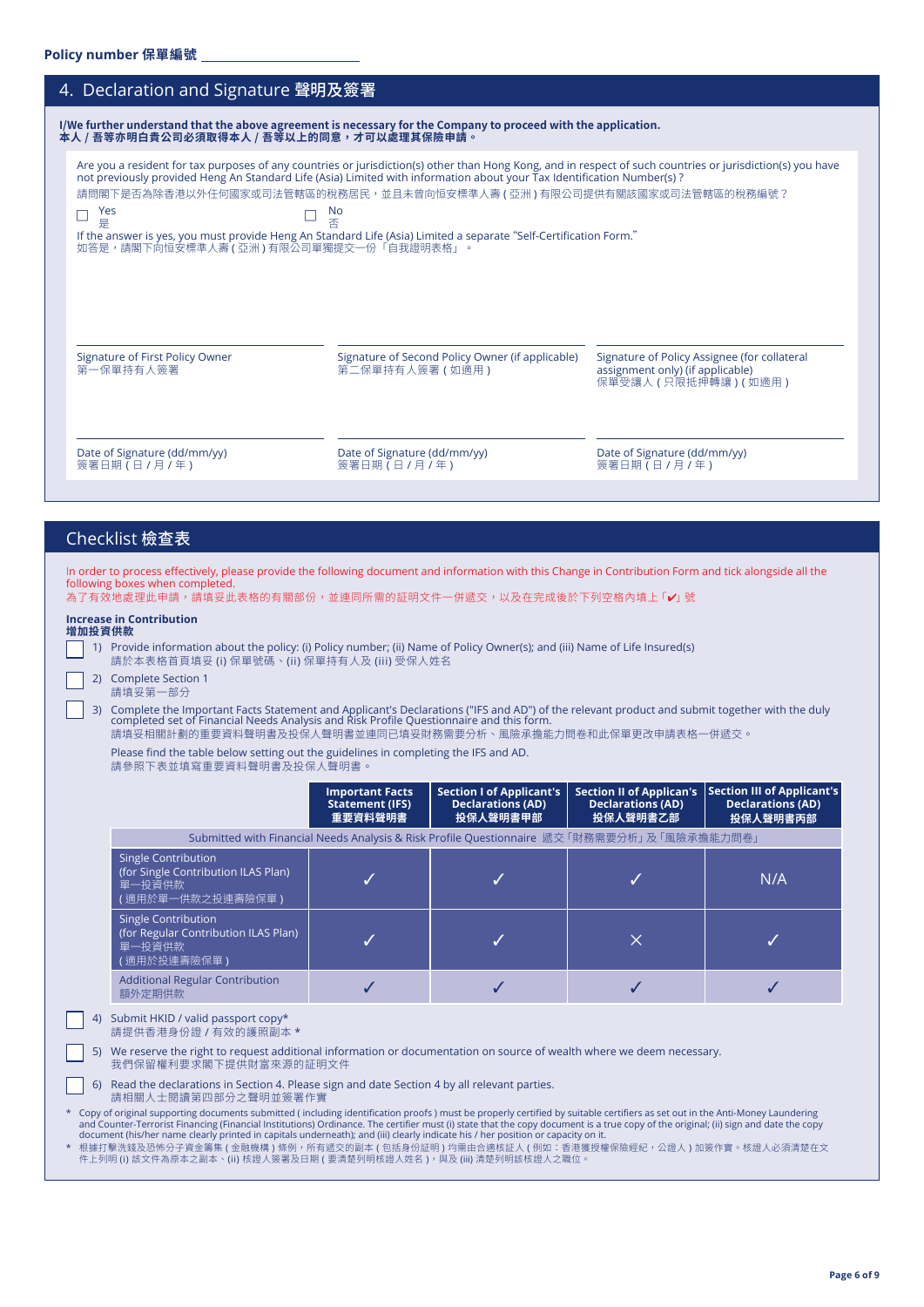# 5. Appointment of Third Party Financial Advisory Firm (if Applicable) 委任第三方理財顧問公司 (如適用)

#### **Part A. For completion by the Proposed Policy Owner(s) 甲部分。由準保單持有人填寫**

I/We have appointed a state of the control of the control of the control of the control of the control of the Reg No. (Full name of the Third Party Financial Advisory Firm and its registration number under appropriate regulatory body)("the Firm") by way of a separate agreement to provide me/us with advisory services ("Advisory Services") in relation to the investment choice(s) and/or cash account(s) (if applicable) of the policy to be issued under this Application (the "Policy") and I/we have requested to designate (Type: Reg No.  $|F(0)|$  name of the technical representative and his/her registration number under appropriate regulatory body)(the "TR") to act in person to provide the Advisory Services. In consideration of the Advisory Services, I/we have agreed to pay the Firm an advisory fee (the "Advisory Fee") as may be specified below. I/We hereby instruct Heng An Standard Life (Asia) Limited ("the Company") to act in accordance with my/our authorisation(s) below.

本人/吾等透過另行訂立協議以委任 (登記編號: )(第三方理財顧問公司的全稱及其適當規管 機構登記類別及編號)(「該公司」) 就根據本申請表發出之保單 (「本保單」) 的相關投資選擇/現金賬戶 (如適用) 的轉換及/或更改向本人/吾等提供顧問服務<br>(「顧問服務」),並本人/吾等要求指定 (「顧問服務」),並本人/吾等要求指定 代表全稱及其適當規管機構登記類別及編號)(「營業代表」)親自給予顧問服務。以顧問服務為代價,本人/吾等同意向該公司支付下文規定的顧問費(「顧問費」),並特 此指示恒安標準人壽(亞洲)有限公司(「貴公司」)按本人/吾等就以下授權行事。

# **Authorisation 1: Withdrawal from Policy to pay for Advisory Fee**

### **授權1:從保單中提款以支付顧問費**

I/We hereby authorise the Company to withdraw from the Policy an amount equivalent to the Advisory Fee at the annual rate of  $\frac{1}{2}$  %\* of the aggregate value of its Policy Account every month, and to pay the same to the Firm or its authorised nominee (which is subject to the Company's final approval based on its internal rules and guidelines) on my/our behalf.

\* Note 1: Annual rate of Advisory Fee may not exceed 2% per annum.

%\*作為顧問費的金額,並代表本人/吾等將該等金額支付予該公司或其授權提名人(須取 得貴公司根據其內部規則和指引作出的最終批准)。

\* 註 1:顧問費的年率不得超過每年2%。

#### **Authorisation 2: Change(s) to Investment Choice(s) and/or Cash Account(s) 授權2:更改投資選擇/現金賬戶**

I/We hereby authorise the Firm, or if I/we have requested for a TR designation, the TR, to give written instructions (the "Instructions") on my/our behalf without requiring my/our signatures to the Company for any changes to the present and/or future allocation of units of investment choice(s) and/or value of cash account(s) in relation to the Policy, including any switching in and out of any investment choice(s) and/or cash account(s) or re-directing any regular contributions to any different investment choices and/or cash account(s). I/We agree that the Company shall be entitled to act upon the Instructions given on my/our behalf by the Firm or the TR as the case may be. I/We also agree that:

本人/吾等特此授權該公司或如本人/吾等已有指定營業代表必須為該營業代表代表本人/吾等在無須本人/吾等簽名確認的情況下就保單任何現在或將來的投資選擇 及/或現金賬戶(如適 用)作出更改包括基金轉換或分配任何定期投資組合的更改向貴公司發出書面指示(「指示」)。本人/吾等同意貴公司有權因應此授權而執行該 公司/或其營業代表(視乎情況而定)的指示行事。本人/吾等亦同意:

• The Company is not obliged or under any responsibility to review the merit and consequences of the Instructions given on my/our behalf and/or any other instructions directly from me/ us.

 貴公司不需要亦無責任評估該等指示及/或本人/吾等直接發出的其他指示的優點和缺點。

- The Company is entitled to act upon any Instructions which the Company reasonably believes to be validly given by the Firm/the TR but shall not be held responsible for the authenticity of any signatures or Instructions (whether in writing or by electronic means) purported to be given by the Firm/ the TR regardless of any fraud or lack of actual authorisation. 貴公司有權依照任何貴公司合理相信由該公司/或其營業代表有效發出的指示行事,且不對聲稱由該公司/或其營業代表提供的簽名或指示(無論是以書面或電子形 式)的真實性負責,無論其是否欺騙或未獲正式授權。
- If I/we and the Firm/the TR each give respective instructions to the Company in relation to the Policy, there may be doubt as to which set out instructions precedes the other or prevails over the other in case of conflict. If this happens, the Company may still execute the Instructions and/or my/our instructions in a manner it deems appropriate or may, but are not obliged to, withhold execution of any instructions pending resolution with the Firm/the TR and/or me/us notwithstanding that this may potentially lead to delay and/or loss to be incurred. 倘若本人/吾等及該公司或其營業代表各自向貴公司發出與保單相關的指示,其所下達順序可能存在疑問 (或其可能相互抵觸) 。若此種情況出現,貴公司可能仍按

其認為適當的方式執行該等指示及/或本人/吾等的指示,但並無責任暫停執行有關指示以等候該公司/或其營業代表及/或本人/吾等解決有關的指示事宜,即使這 可能導致延遲及/或損失。

| Please tick your chosen option: | $\Box$ Authorisation 1 only OR | $\Box$ Authorisations 1 and 2 |
|---------------------------------|--------------------------------|-------------------------------|
| 請勾選以下選項:                        | □ 僅授權1或                        | □ 授權1和2                       |

(Please read the above carefully before you choose the right option. You must state the Advisory Fee rate in any case. Please note that in authorising us to pay the Firm or its nominee the Advisory Fee, you are doing so in the knowledge that the Benefit Illustration Document of the Policy which you have signed does not already take into account the Advisory Fee that you have agreed to pay.)

(請在選擇正確的選項之前詳閱上文。在任何情況下閣下均須列明顧問費的比率。請注意,在授權我們向該公司或其提名人支付顧問費時閣下是在已知道閣下已簽署的 利益說明文件並未有考慮閣下已同意支付的顧問費的情況下提出授權的)。

I/We acknowledge that the Company does not and shall not accept any responsibility whatsoever for the quality of the Advisory Services, nor the propriety of any Instructions which is given on my/our behalf by the Firm/the TR, nor the qualification and/or competence of the Firm and/or the TR (e.g. possession of relevant authorisation/registration under the appropriate regulatory body). I/We also confirm and agree that:

本人/吾等承認,對於顧問服務的質素或該公司及/或其營業代表代表本人/吾等提交的任何指示或該公司及/或其營業代表的資歷及/或能力(例如持有適當監管機構的 相關授權/登記),貴公司概不負責。本人/吾等亦確認及同意:

• Monthly Withdrawal. At the first dealing day of each policy month, the Company will withdraw from the Policy an amount equivalent to the monthly amount of the Advisory Fee by redeeming the pro rated number of units of each investment choice and by deducting the value of the cash account(s) (if applicable) (in proportion to the value of that investment choice and cash account(s) (if applicable) in Policy Account of the Policy) under the Policy.

每月提款。在每個保單月份的首個交易日,貴公司將透過按比例贖回保單下各投資選擇的單位及扣除現金賬戶(如適用)的價值(按保單賬戶中的有關投資選擇及 現金賬戶(如適用)價值的比例),以從保單中提取相等於每月顧問費的金額。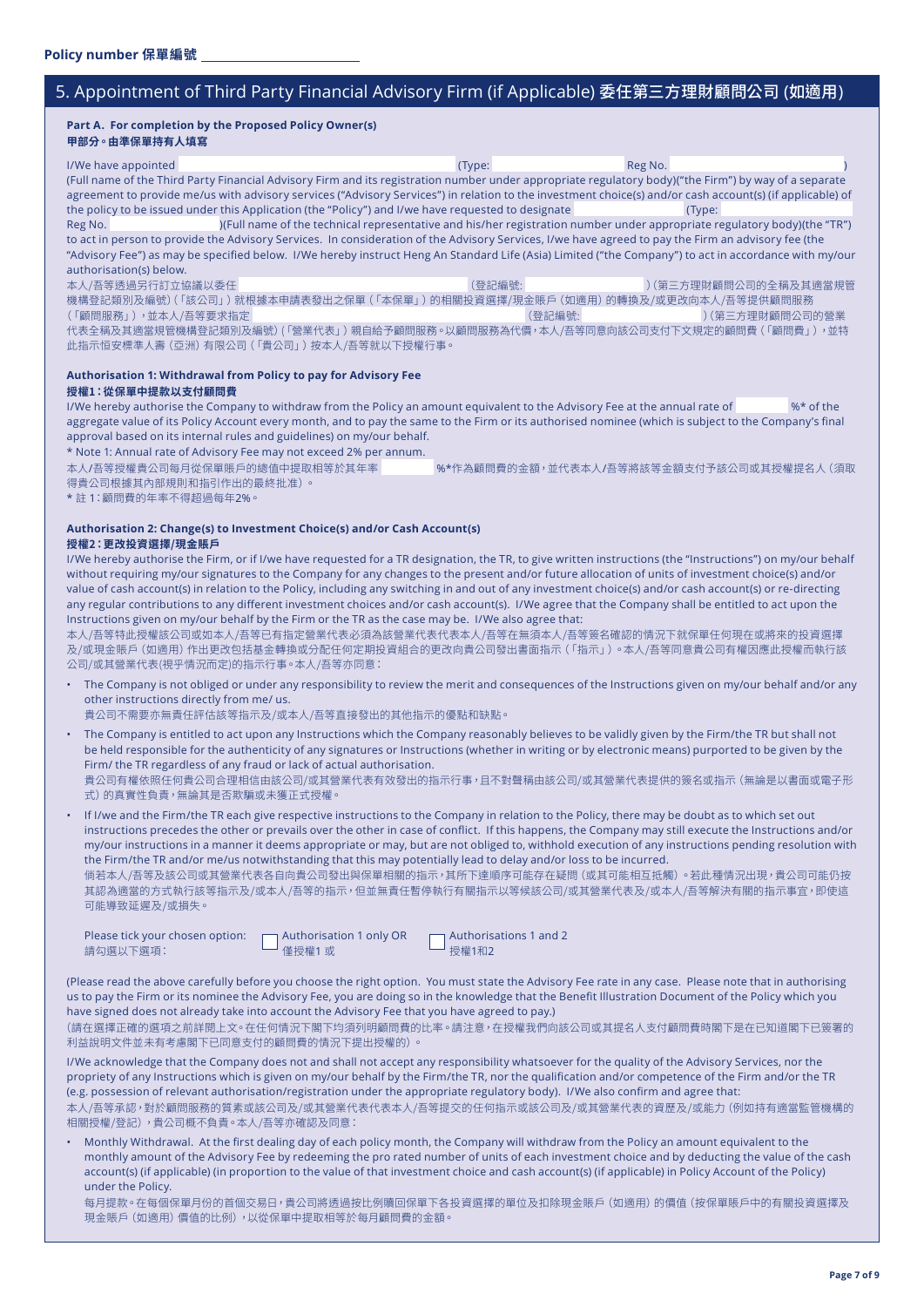# 5. Appointment of Third Party Financial Advisory Firm (if Applicable) 委任第三方理財顧問公司 (如適用)

| Company's address in Hong Kong or until the Policy is being terminated for whatever reasons, whichever is earlier. Prior to the actual receipt<br>and processing by the Company of any such revocation, the Company shall continue to make the monthly withdrawal for paying to the Firm or its<br>nominee and/or shall continue to execute any Instructions as the case may be.<br>終止。本人/吾等於甲部分的授權應持續生效,直至本人/吾等以書面通知及發送至貴公司在香港地址撤銷授權事宜或保單在任何情況下失效(以最早者為準)。在貴<br>公司收到及處理此撤銷之前,貴公司會繼續每月提款以向該公司或其提名人支付顧問費,及/或繼續執行發自該公司/或其營業代表的任何指示。                                                                                                                                 |                                              |
|-------------------------------------------------------------------------------------------------------------------------------------------------------------------------------------------------------------------------------------------------------------------------------------------------------------------------------------------------------------------------------------------------------------------------------------------------------------------------------------------------------------------------------------------------------------------------------------------------------------------------------------------------------------------|----------------------------------------------|
| Company notice. The Company shall have the right, by giving an immediate written notice to me/us (or to the Firm which shall be binding on me/<br>us), to cease to act on any Instructions after which the Company will only act on the valid instructions given directly by me/us. Prior to such written<br>notice of the Company to me/us (or to the Firm), the Company shall continue to execute any Instructions from the Firm or the TR as the case may be.<br>公司通知。貴公司有權向本人/吾等 (或向該公司,而此對本人/吾等具約束力) 發送即時書面通知,以終止依照該公司及/或其營業代表發出的任何指示行事,在此<br>之後,貴公司將僅依照本人/吾等發出的有效指示行事。在貴公司向本人/吾等 (或該公司) 發送該等書面通知之前,貴公司應繼續執行發自該公司及/或其營業代表<br>的任何指示 (視具體情況而定)。                |                                              |
| Loss or liability. The Company shall not be responsible for any loss or liability to the Policy or to me/us arising from any act, omission, negligence,<br>default, misconduct, breach of laws or regulations and/or fraud of the Firm.                                                                                                                                                                                                                                                                                                                                                                                                                           |                                              |
| 損失或責任。對於該公司及/或其營業代表的任何作為、遺漏、疏忽、違約、違規行為、違反法律法規及/或欺詐而導致保單或本人/吾等承受任何損失或責任,貴公<br>司概不負責。                                                                                                                                                                                                                                                                                                                                                                                                                                                                                                                                                                               |                                              |
| Indemnity. I/We shall indemnify the Company and hold the Company free and harmless from and against all claims, actions, demands, liabilities,<br>damages and proceedings suffered or incurred by the Company, including all costs and expenses, arising from the Company in reliance on, or in<br>execution of, any Instructions given or purportedly given by the Firm/the TR or any act, omission, negligence, default, misconduct, breach of laws<br>or regulations and/or fraud of the Firm/the TR (including but not limited to all legal costs and the cost of defending in any court or proceedings such<br>claim, demand or action against the Company). |                                              |
| 彌償。對於貴公司依賴或執行由該公司及/或其營業代表發出或聲稱由該公司及/或其營業代表發出的任何指示,或該公司及/或其營業代表的任何作為、遺漏、疏<br>忽、違約、違規行為、違反法律法規及/或欺詐而導致貴公司蒙受或招致的所有索償、訴訟、要求、責任、損害及法律程序,包括所有成本和開支 (包括但不限於所有<br>法律成本以及在任何法院或針對貴公司的索償、要求或訴訟法律程序中作辯護的成本),本人/吾等應向貴公司作出彌償及使貴公司免受損害。                                                                                                                                                                                                                                                                                                                                                                                                                                         |                                              |
| The Policy and other terms of the Company. The terms of this Part A and the acceptance of the Instructions shall at all times be subject to the terms<br>and conditions of the Policy and other terms and conditions as provided by the Company, including but not limited to those relating to investment<br>choices/cash account(s) (if applicable) from time to time.                                                                                                                                                                                                                                                                                          |                                              |
| 保單及貴公司的其他條款。甲部分的條款及指示的接受均須在任何時候遵守保單的條款和條件以及貴公司規定的其他條款和條件,包括但不限於隨時生效而與投<br>資選擇/現金賬戶 (如適用) 相關的條款和條件。                                                                                                                                                                                                                                                                                                                                                                                                                                                                                                                                                                |                                              |
|                                                                                                                                                                                                                                                                                                                                                                                                                                                                                                                                                                                                                                                                   |                                              |
| Signature of First Proposed Policy Owner<br>第一準保單持有人簽署                                                                                                                                                                                                                                                                                                                                                                                                                                                                                                                                                                                                            | Date of Signature (dd/mm/yy)<br>簽署日期 (日/月/年) |
|                                                                                                                                                                                                                                                                                                                                                                                                                                                                                                                                                                                                                                                                   |                                              |
| Signature of Second Proposed Policy Owner (if applicable)<br>第二準保單持有人簽署 (如適用)                                                                                                                                                                                                                                                                                                                                                                                                                                                                                                                                                                                     | Date of Signature (dd/mm/yy)<br>簽署日期 (日/月/年) |